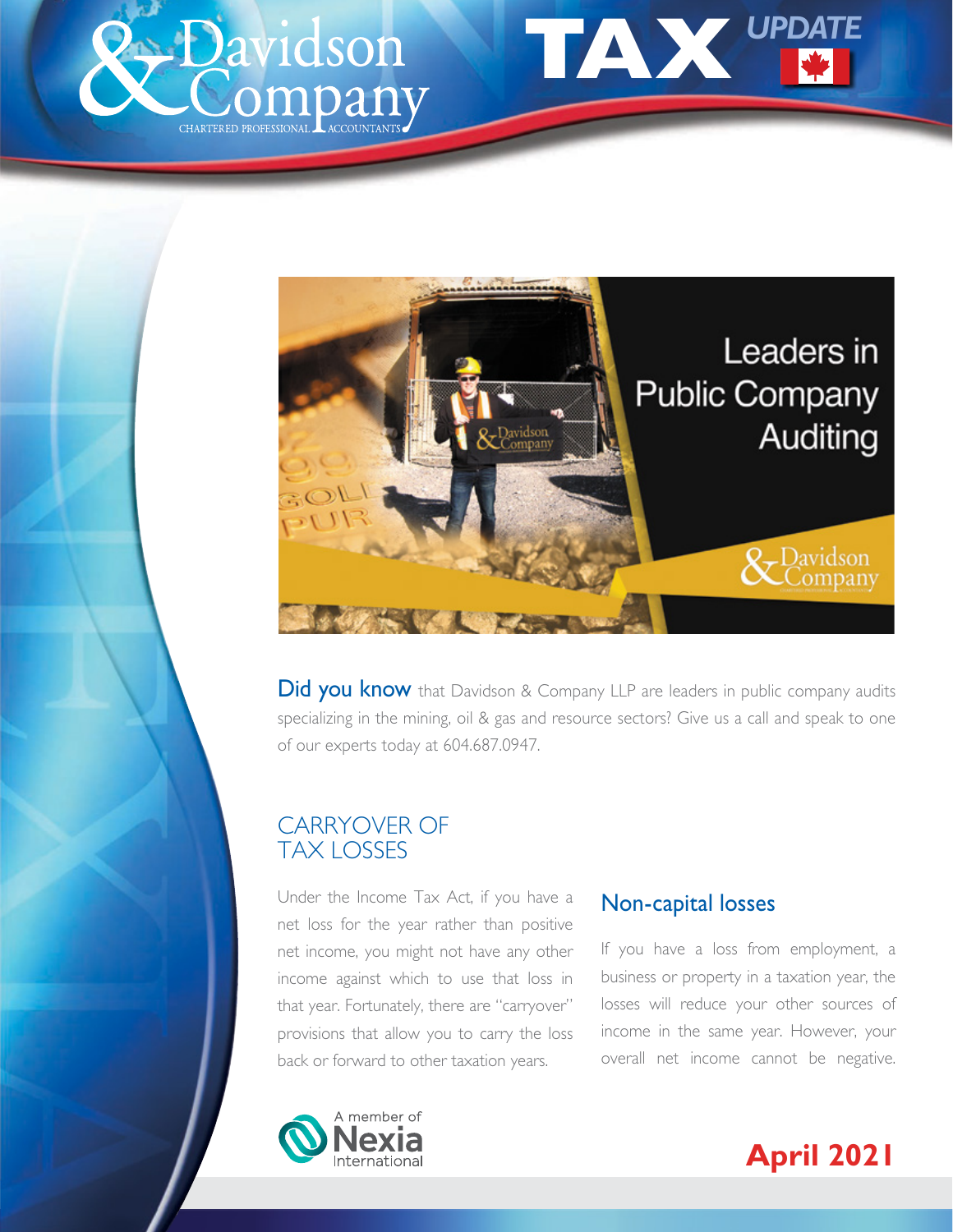| Estates and The "Pipeline" Strategy  3 |  |
|----------------------------------------|--|

Therefore, your losses from these sources in excess of your positive income from all sources cannot be used in that year. Such losses are called "non-capital losses".

Non-capital losses can be carried back 3 years or forward 20 years, to offset all other sources of income for those years. If you carry back the losses, there is a special form T1A that is filed to amend the previous tax year's tax return.

#### Net capital losses

One-half of your capital losses are called "allowable capital losses" (ACL) and one-half of your capital gains are "taxable capital gains" (TCG). ACLs in a taxation year reduce your TCGs for the year, but only down to zero net TCGs. Any excess ACLs cannot reduce other sources of income in that year.

The excess ACLs for the year, called "net capital losses", can be carried back 3 years or forward indefinitely, to offset TCGs in those other years. Unfortunately, they normally cannot offset other sources of income. One exception is described immediately below.

## Allowable business investment loss ("ABIL")

An ABIL is a type of allowable capital loss that arises on the disposition of shares or debt in a small business corporation. (Various conditions apply.) Unlike regular ACLs, an ABIL can reduce all sources of income, not just TCGs.

Unused ABILs in a year can be carried back 3 years or forward 10 years to offset all sources of income in those years. After the 10-year carry-forward period, unused ABILs convert to regular ACLs and therefore can only offset TCGs in years beyond that.

#### Listed personal property losses

There is a general rule that says capital losses from the disposition of personal-use property are deemed to be nil and are therefore not recognized for income tax purposes.

However, if the loss is from the disposition of a "listed personal property" (LPP), the loss can offset gains from disposition of LPP in the same year. If there is a net gain, one-half is a TCG included in income in that year. If there is a net loss, the excess loss can be carried back 3 years or forward 7 years to offset gains from LPP in those years (but not gains from other properties).

LPP includes works of art; rare books, folios, and manuscripts; jewelry; stamps; and coins.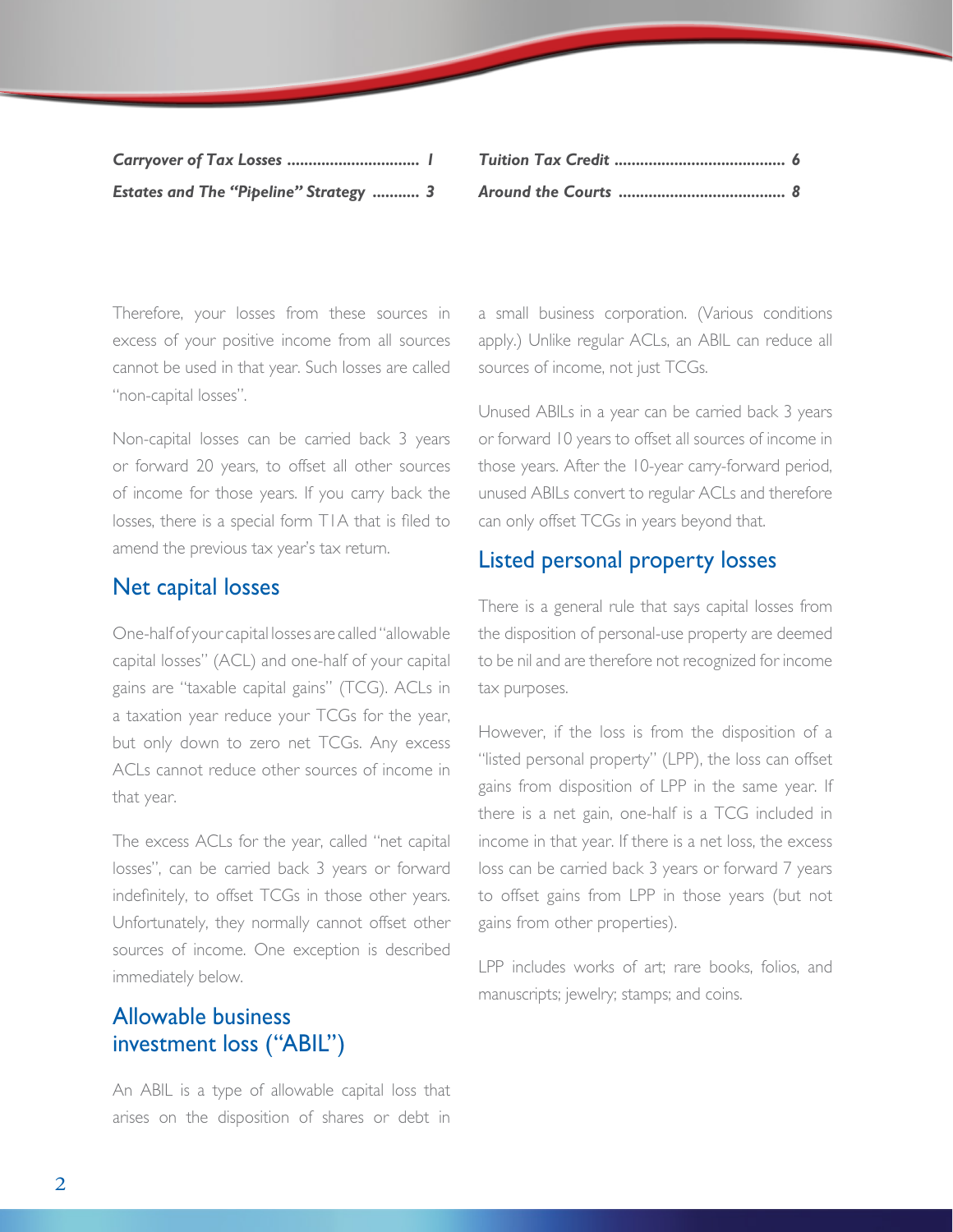#### <span id="page-2-0"></span>ESTATES AND THE "PIPELINE" STRATEGY

When a person dies, they are deemed to dispose of most of their capital properties at fair market value. This deemed disposition may trigger capital gains or losses, depending on the tax cost of the properties relative to their current fair market value.

The person who acquires the property as a result of the person's death, which can include the deceased's estate, acquires the property at a tax cost equal to that fair market value. (However, if the deceased's spouse or common-law partner inherits the property, a tax-free rollover is available.)

As a result, there is normally no double taxation in respect of any accrued gains on the property. For example, if the estate sells the property, it will have a stepped-up tax cost so that there will be no further capital gain, except to the extent that the property has increased in value since the time of death.

However, a potential double tax problem can occur where the property is shares in a corporation, and where the corporation's cash or other assets are subsequently distributed to the estate. In this case, there may a deemed capital gain for the deceased, and a subsequent deemed dividend for the estate.

Fortunately, there are some ways to avoid this double tax problem.

First, there is a rule in the Income Tax Act that allows an estate's capital losses in its first taxation year to be carried back to the deceased's final taxation year. Those capital losses can be used to offset the deceased's capital gains at death that arose under the deemed disposition rule.

## Example 1

 X died, owning all the shares in a corporation "Xco". X's adjusted cost base of the shares was \$1,000, the paid-up capital of the shares was \$1,000, and their fair market value at the time of death was \$500,000. (The paid-up capital of the shares, which involves a fairly technical calculation, generally reflects the after-tax capital that was originally used to acquire the shares.)

 X will have a deemed disposition of the shares for proceeds of \$500,000, which will result in a capital gain of \$499,000 (\$500,000 proceeds minus the \$1,000 adjusted cost base). One-half of that gain will be included in X's income as a taxable capital gain. The capital gains exemption does not apply.

 In the estate's first taxation year, Xco distributes \$500,000 to the estate upon the redemption of the shares. The estate will have a deemed dividend of \$499,000 (\$500,000 minus the \$1,000 paid-up capital of the shares). However, under the share redemption rules in the Income Tax Act, the estate will have a corresponding capital loss of \$499,000, which can be carried back to X's final year to offset the capital gain in the year of death.

 Result: The estate is taxed on the deemed dividend of \$499,000, but X has a net capital gain of zero so that there is no double taxation.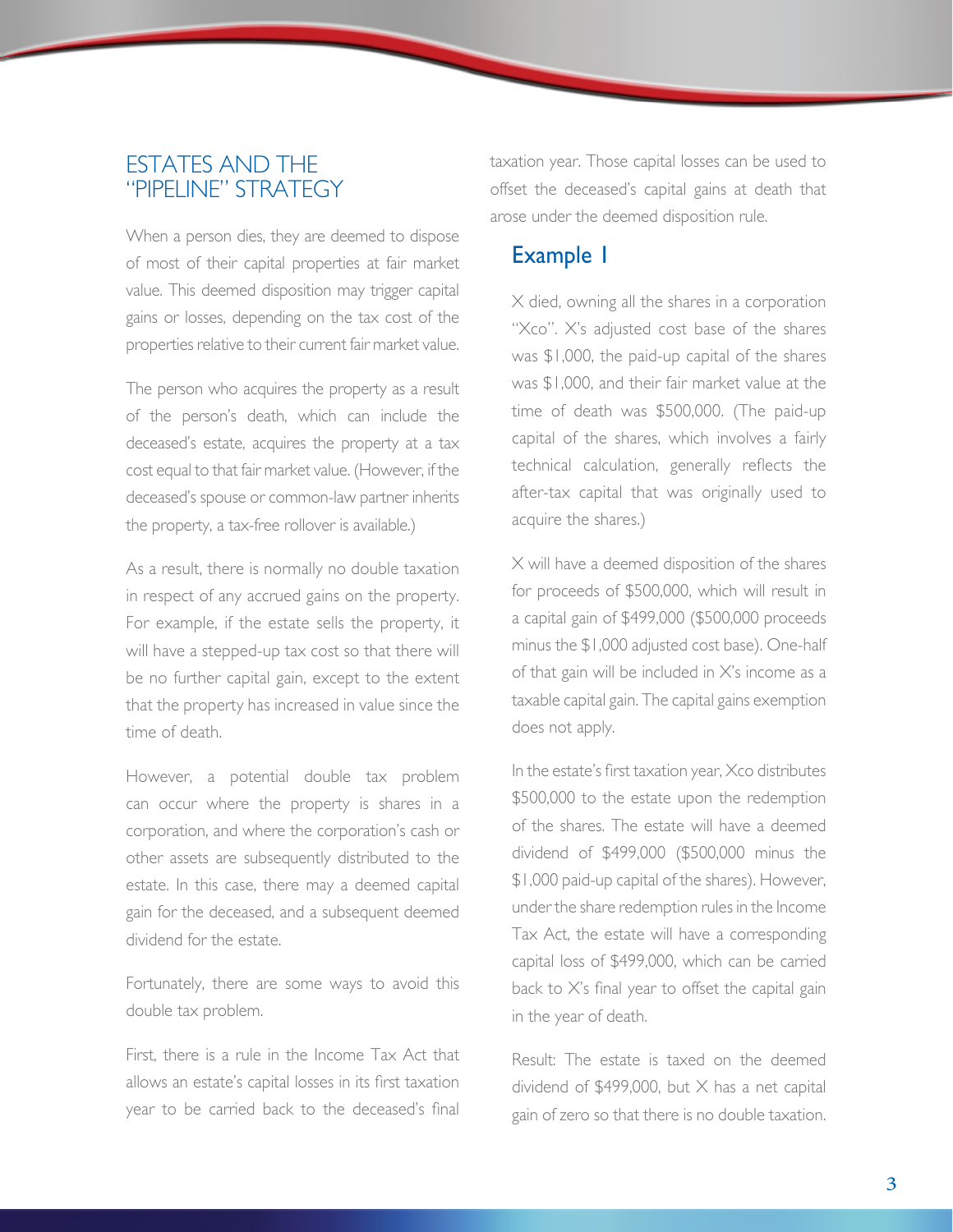Although this strategy is normally effective, it comes with at least a couple of potential issues.

First, if the deemed dividend is sufficiently large, as in the above example, the tax on the dividend for the estate will normally be greater than the tax on the deemed capital gain at death that would otherwise be payable for the deceased. If so, although double taxation is avoided, the procedure comes with some additional tax cost.

Second, if Xco has assets with accrued gains, and those assets are distributed to the estate as part of the dividend, Xco may be subject to tax on those accrued gains. As well, the estate will be subject to tax on the dividend. Although there is a mechanism that may reduce Xco's tax when it pays the deemed dividend (using a corporation's so-called the corporation's "refundable dividend tax on hand"), the mechanism does not always completely alleviate the potential double tax problem.

If the foregoing issues are problematic, a "pipeline" and / or "bump-up" strategy can be employed.

Under the pipeline strategy, the estate incorporates a new corporation ("Newco") and transfers the Xco shares to Newco on a tax-free basis, assuming the value of the Xco shares has not increased since the death. But even if the Xco shares have increased in value, a tax-free transfer can be implemented using a "section 85 election". The estate would receive at least one share in Newco and a promissory note reflecting the value of the shares.

Next, there are a couple of options. First, to the extent Xco's assets have a high tax cost (or are cash), it can distribute those assets to

Newco as a tax-free inter-corporate dividend. Since the assets have a high tax cost (little accrued capital gain), Xco should pay little or no tax on the payment of the dividend. Newco will then use the assets to pay off the promissory note to the estate, which should result in no further tax.

#### Example 2 (regular pipeline)

 Assume the same facts as Example 1. The assets in Xco have a high tax cost and/or consist of cash. The estate incorporates Newco and transfers its shares in Xco to Newco, taking back consideration consisting of one common share and a promissory note for \$500,000.

 Xco distributes its assets, including the cash, to Newco as a tax-free inter-corporate dividend. Newco pays off the \$500,000 promissory note by distributing the assets to the estate. Little or no further tax should be payable. The only significant tax that may be payable by  $X$ , the deceased, is in respect of the capital gains resulting in the year of death.

Alternatively, if the assets in Xco have a low tax cost relative to their fair market value, and therefore have significant accrued gains, Xco could be wound up into Newco or amalgamated with Newco. This can be done on a tax-free basis. Furthermore, under a special rule in the Income Tax Act, the tax cost of Xco's non-depreciable properties can often be "bumped up" to their fair market value (this is a very general description, as there are various technical issues to be considered). Then, when the properties are distributed to the estate for the payment of the promissory note, Newco should incur little or no

4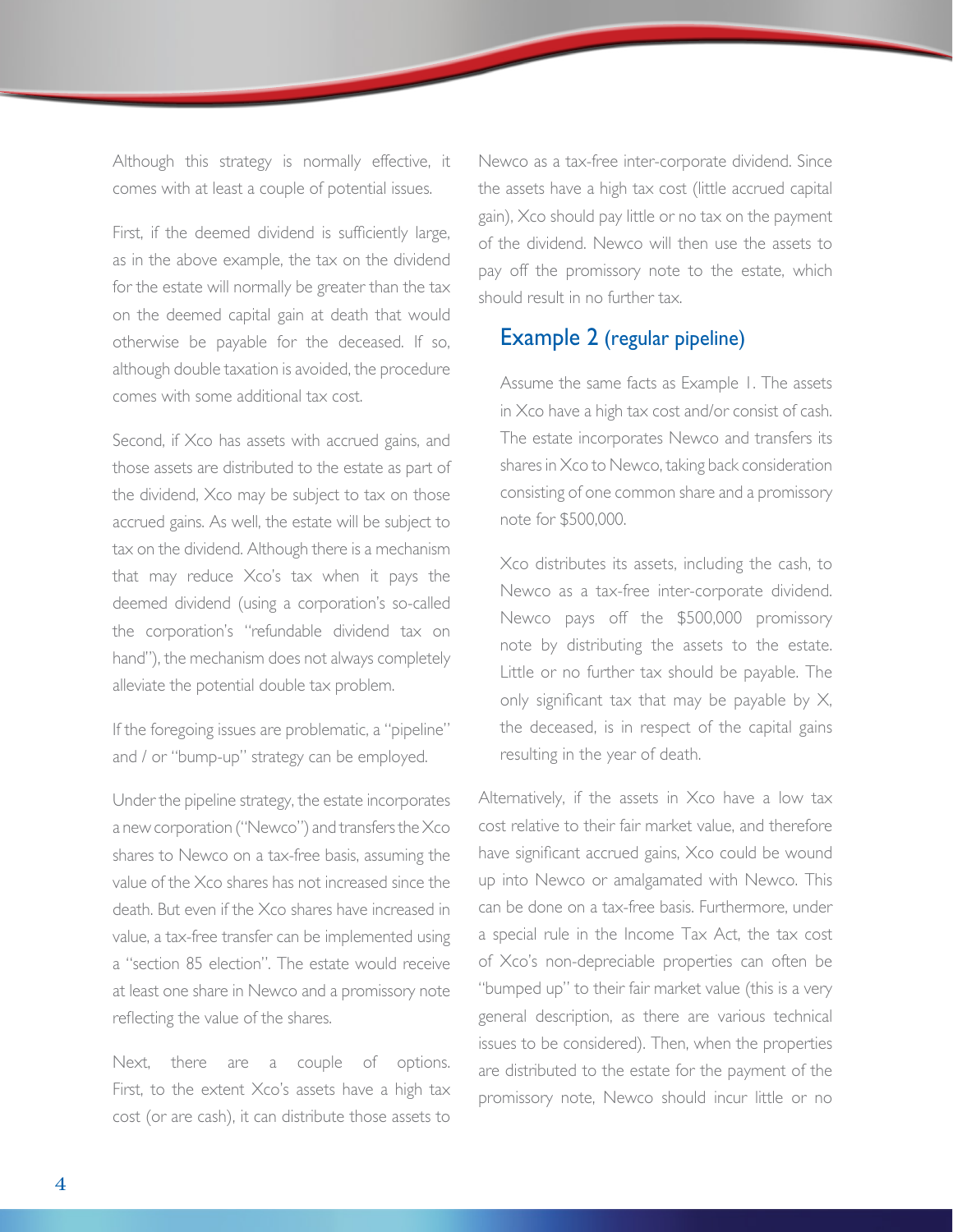tax. The estate also should incur no tax on that payment. Unfortunately, the bump-up does not apply to depreciable properties, so that if their fair market value exceeds their tax cost, there may be some tax payable on their distribution.

#### Example 3 (pipeline with bump-up)

 Assume the same facts as in Example 1, except in this case the non-depreciable assets in Xco have a low tax cost and therefore have accrued gains. As with Example 2, the estate incorporates Newco and transfers its shares in Xco to Newco, taking back consideration consisting of one common share and a promissory note for \$500,000.

 After some time, Xco is wound up into, or amalgamated with, Newco. Under the special rule discussed above, the tax costs of the assets of Xco will normally be bumped up to their fair market value (although there may be some limitations). Then, Newco pays off the \$500,000 promissory note by distributing the assets to the estate. As with Example 2, little or no further tax should be payable.

#### The Potential Problem

The potential problem involves subsection 84(2) of the Income Tax Act, which may apply to pipeline strategies. Under this provision, where funds or property of a corporation have been distributed to or for the benefit of a shareholder of the corporation on the winding up, discontinuance, or reorganization of its business, there is a deemed dividend for the shareholder, generally equal to the value of the funds or property in excess of the amount that the paid-up capital of the shares is reduced on the distribution. If the provision applies, the estate in the pipeline examples might be subject to tax on a deemed dividend.

The Canada Revenue Agency (CRA) has issued favourable rulings or opinions on pipeline transactions, but they generally require at least a 12-month wait period before the funds or assets are distributed to the estate. The CRA has stated:

 "…in the context of certain post-mortem pipeline strategies, some of the additional facts and circumstances that in our view could lead to the application of subsection 84(2) and warrant dividend treatment could include the following elements:

> The funds or property of the original corporation [Xco in the above examples] would be distributed to the estate in a short time frame following the death of the testator.

> The nature of the underlying assets of the original corporation would be cash and the original corporation would have no activities or business ("cash corporation").

 Where such circumstances exist, resulting in the application of subsection 84(2) and dividend treatment on the distribution to the estate, we believe that double taxation at the shareholder level could still be mitigated with the implementation of the subsection 164(6) capital loss carryback strategy [that used in Example 1 above], provided the conditions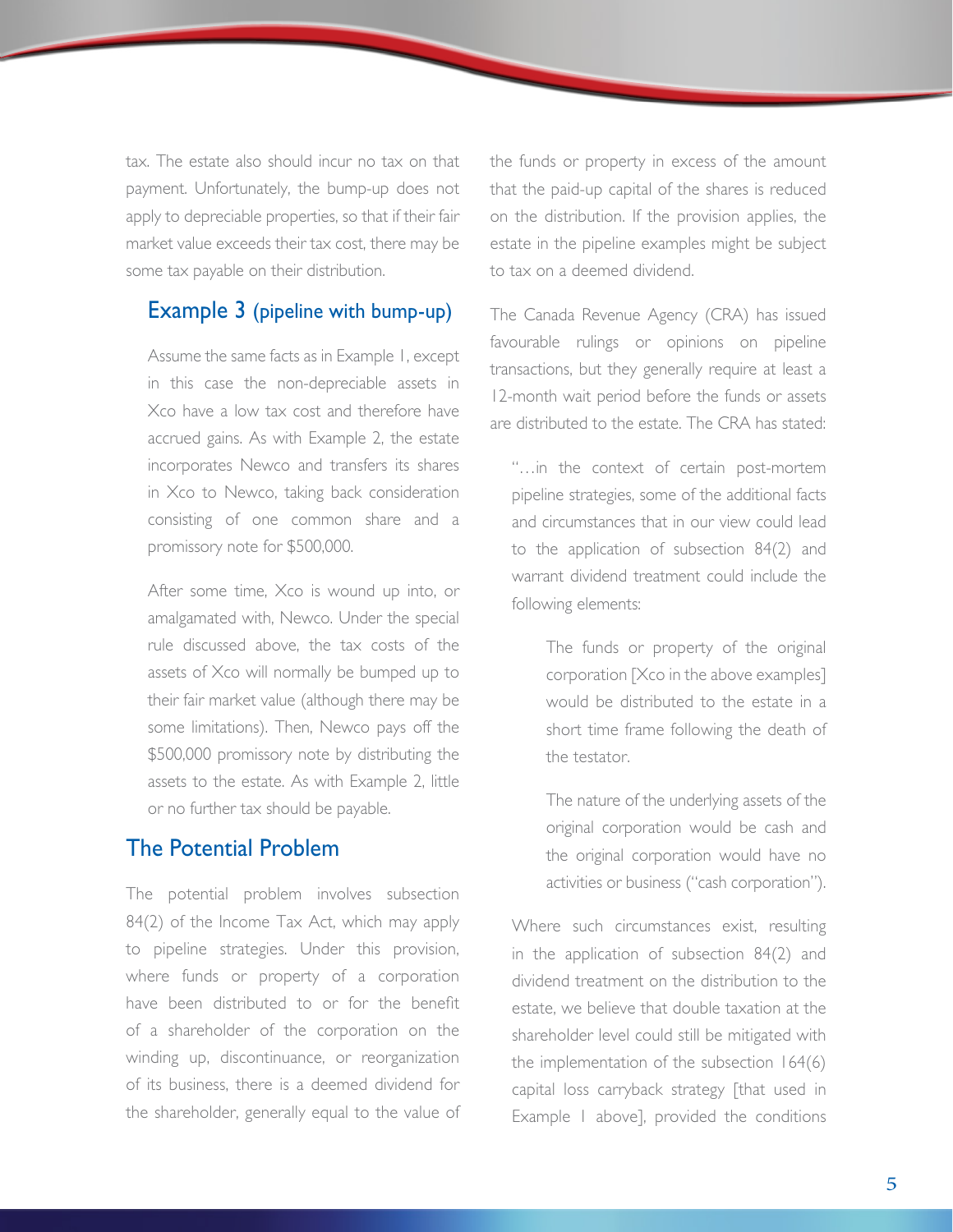<span id="page-5-0"></span>of the provision would apply in the particular facts and circumstance.

 Accordingly, in cases where we have issued favourable rulings [on pipelines strategies], the particular taxpayer's facts and proposed transactions, amongst other things, did not involve a cash corporation and contemplated a continuation of the particular business for a period of at least one year following which a progressive distribution of the corporation's assets would occur over a period of time. Consequently, one or more of the conditions in subsection 84(2) were not met." (emphasis added)

Although the CRA's views are not binding law, it is usually prudent to follow their guidelines to avoid potential assessments and tax litigation.

# TUITION TAX CREDIT

The federal tuition tax credit equals 15% of eligible tuition fees payable in respect of a taxation year. It applies to tuition payable by students to most universities and colleges in Canada, as well as to other educational institutions providing courses at a post-secondary school level.

Included in the tuition credit amount are *mandatory* ancillary fees, such as for lab work, materials or computer services. For fees that are not mandatory, up to \$250 qualifies if the student chooses to pay the fees.

The credit is also available for students who are developing or improving skills in an occupation and the educational institution (other than at a university level) has been certified as providing such skills by the Minister of Employment and Social Development Canada. The CRA takes the position that the phrase "to improve the student's skills in an occupation" means that the student already possesses sufficient skills to enable the student to work at an occupation and the course or program must be capable of improving those skills. An occupation is considered "a profession, vocation, trade, or other particular employment."

Each province has a corresponding tuition credit, which varies depending on the province.

Students may claim the federal credit for tuition paid to universities outside of Canada. Generally, the credit is available only if the student is enrolled fulltime in a program leading to a degree and the course is at least three weeks in length. The CRA provides the following guidelines in terms of what constitutes a university outside of Canada:

"We will accept that an educational institution is a university outside Canada for purposes of the tuition credit if it meets all of the following conditions:

- it has the authority to confer academic degrees of at least the bachelor level (bachelor's degree or equivalent) according to the education standards of the country it is located in;
- it has an academic entrance requirement of at least secondary school matriculation standing; and
- it is organized for teaching, study and research in the higher branches of learning.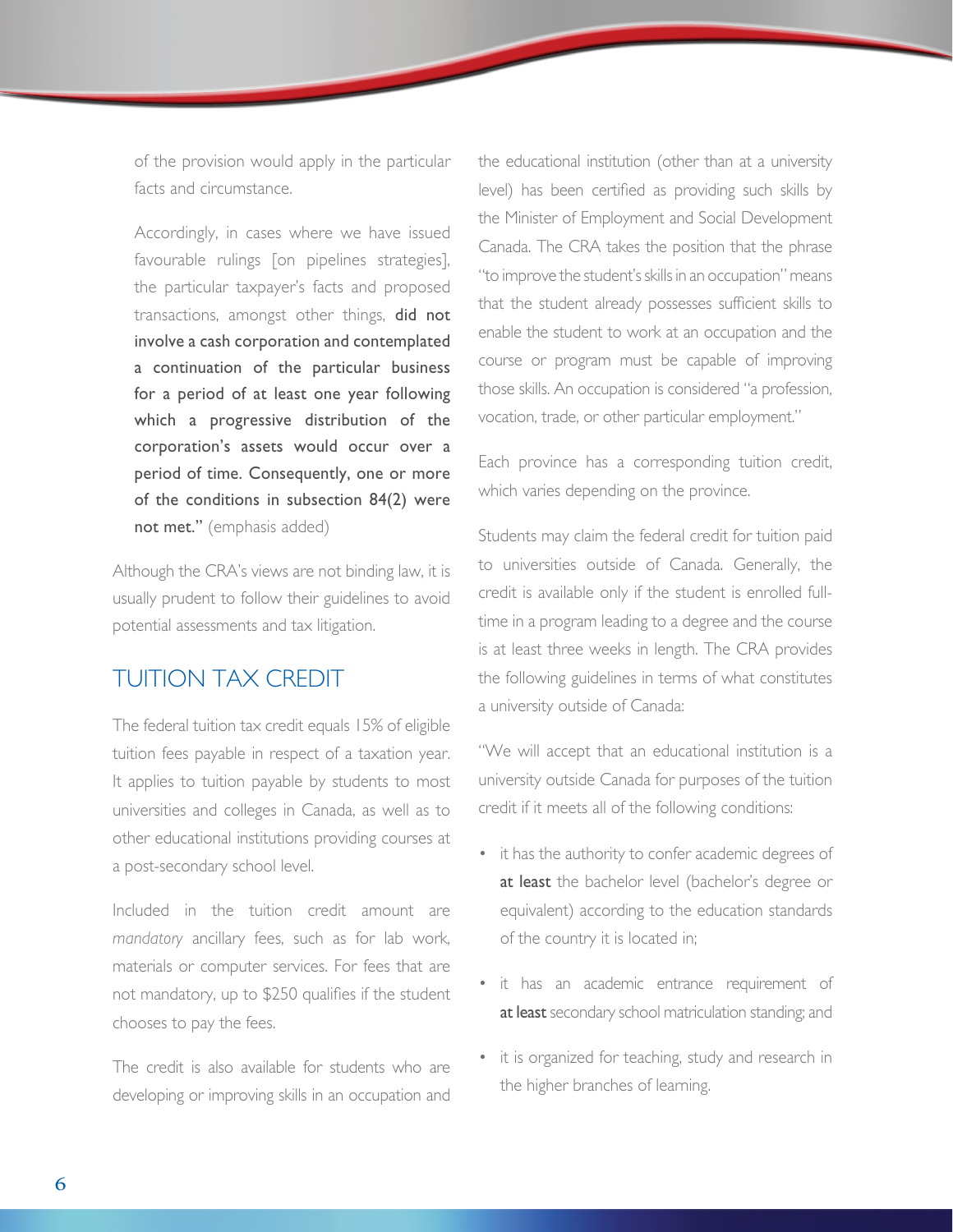For universities in Commonwealth countries, the CRA will also accept an eligible educational institution "that is part of the Association of Commonwealth Canada if the institution can grant degrees of at least the bachelor level." For institutions in the United States, the CRA will accept "an accredited degree-granting institution currently recognized by the Institute of Education Sciences National Center for Education Statistics or Council for Higher Education Accreditation (CHEA) in a university outside Canada, provided that the institution can grant degrees of at least the bachelor level."

A list of foreign qualifying universities can be found on the CRA website at Recognized universities and higher educational institutions outside Canada - Canada.ca.

In addition, if the student lives near the Canada-United States border, tuition fees paid to an educational institution in the United States that is a university, college or other educational institution providing courses at a post-secondary school are eligible regardless of whether the courses lead to a degree.

In terms of filing requirements, the student must fill out and file Schedule 11 with their tax return. They also must receive a form from the educational institution: Form T2202 from an institution in Canada, Form TL11A from a foreign institution, or Form TL11C for students commuting to attend an institution in the United States.

The credit is often claimed by the student.

However, if the student has no remaining tax payable in the taxation year, the student can transfer up to \$5,000 of the tuition to their parent, grandparent, spouse or common-law partner, who can then claim the credit on that amount on their tax return.

Alternatively, the student can choose to carry forward the credit indefinitely to a future taxation year, where the student can claim the credit in that future year.

The credit cannot be carried forward to a future year to transfer to one of the individuals described above. In other words, the tuition in a taxation year can only be transferred in that year.

#### Example

 Student has \$9,000 tuition payable for year 1. Student has some tax payable (before the tuition tax credit) but uses \$3,000 of the tuition for the credit in year I to reduce their tax to zero.

 The remaining \$6,000 can be carried forward for Student. Alternatively, up to \$5,000 can be transferred to one of the above individuals in year 1, and any remaining amount can be carried forward to future years for Student.

\* \* \*

This letter summarizes recent tax developments and tax planning opportunities; however, we recommend that you consult with an expert before embarking on any of the suggestions contained in this letter, which are appropriate to your own specific requirements.